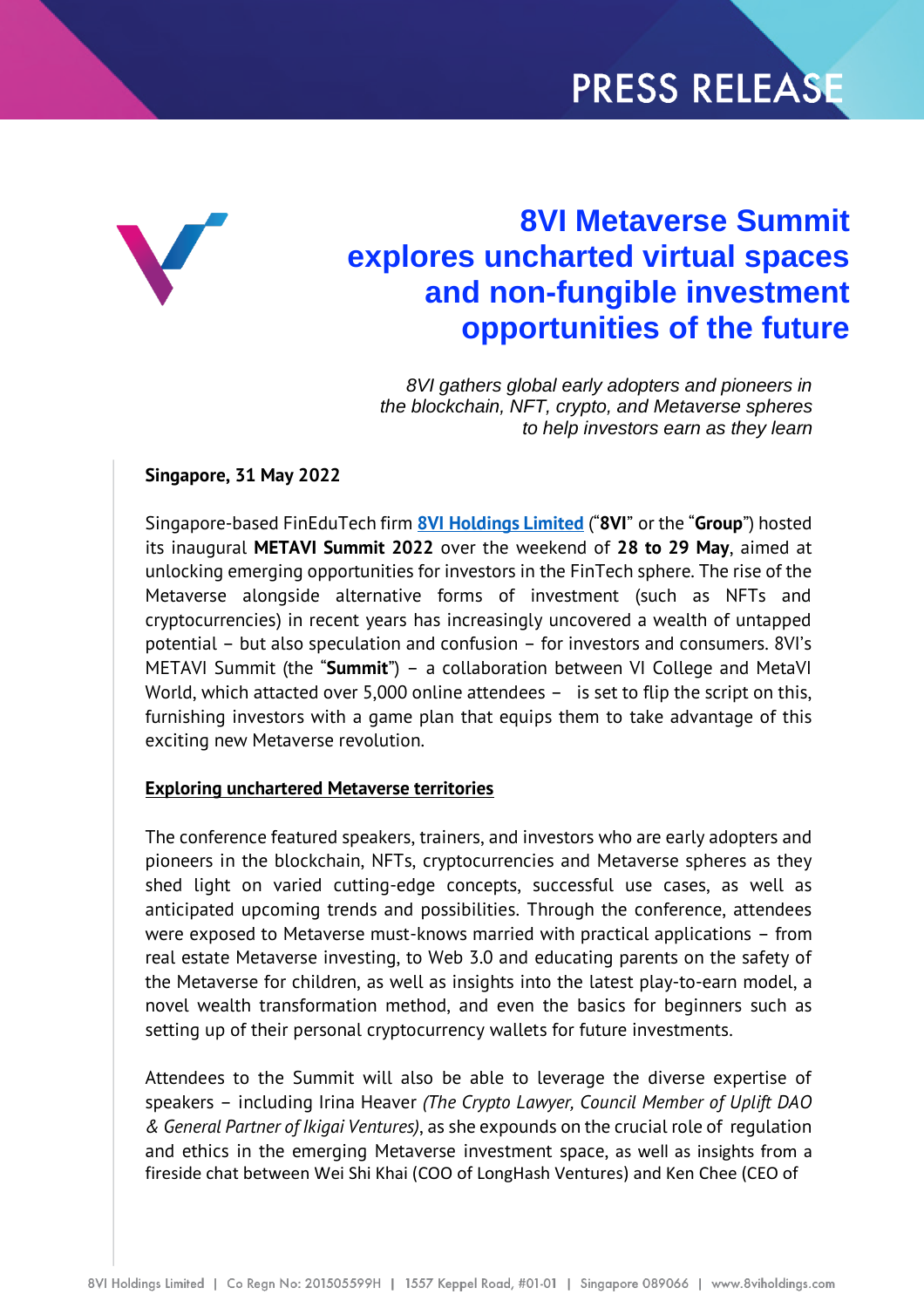

8VI Holdings Limited), discussing on the Three Frontiers of Web 3.0 and potential breakthroughs in the Metaverse space.

Amidst growing global conversations around opportunities in the Metaverse, Project Nightfall Organization – a social media influencer duo that strives to help others around the world through charity-driven events – introduced attendees to how the Metaverse can be tapped on for Good, in their delivery of the Summit's keynote presentation. " The beautiful thing about the Metaverse is that we have the power to even revolutionise mental health in this virtual world. We can connect real professional counselors, and even mental health buddies, so to speak, to people in the poorest of nations who need support the most. When used for the right reasons, any tool – just like the internet and the Metaverse – can literally save lives," quipped the duo.

Nicole Buffett – an Art Director and NFT artist whose work is profoundly inspired by her grandparents, Warren and Susan Buffett – also shed light on how the realm of NFTs is in fact complementary, and not in competition, with Value Investing. " Web 3.0 NFTs complement value investing because Web 3.0 NFTs are an innovative, new intersection of art, technology and finance – all coming together to create a new paradigm of value in and of itself," said Buffett. "An NFT is an expression of all of the value that a single artist brings, all of the value that a single technologist brings, and all of the value that a financial expert brings – encapsulated in the form of an NFT."

Other speakers gracing METAVI Summit 2022 include:

- Alex Nase, Director of Buisness Development of TCG Gaming
- Louie Pinto, Master Trainer at MetaVI World, Co-founder of Global Cryptocurrency and Blockchain Alliance
- Pauline Teo, Executive Director of 8VI Holdings Limited
- Zech David, Chief Transformation Officer of MetaVI World
- Joe Flizzow, Award-winning rapper, songwriter and business owner
- Cecily Mak, COO of Blockdaemon
- Dereck Alexander Jon Hoogenkamp, Chairman of Yalla Limited and PalmFusion Technology
- Imran Mohamad, Head of Marketing of KyberSwap.com
- Dato' Ramesh Rajaratnam, Crypto investor and Ex-Executive Director of PricewaterhouseCoopers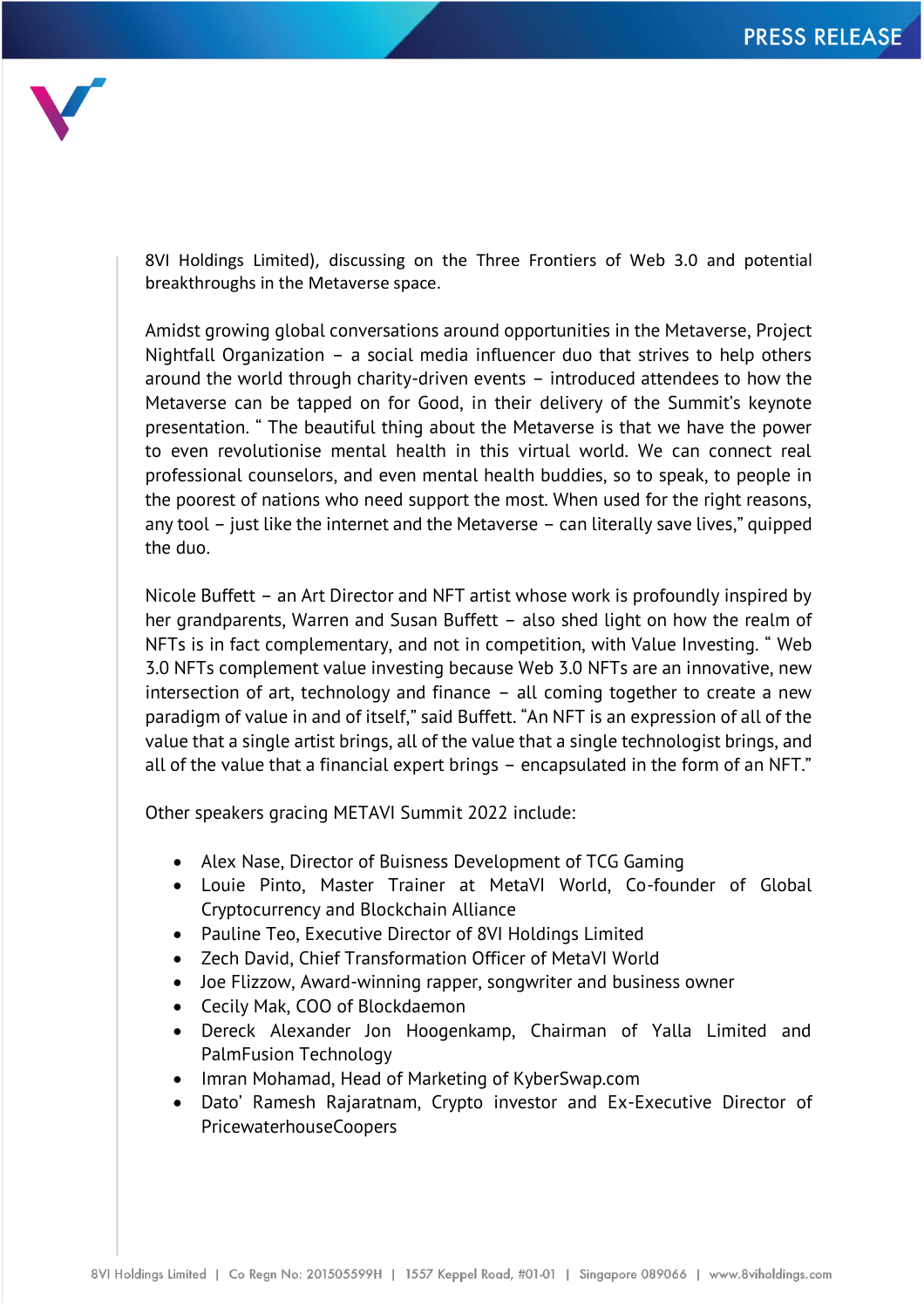

### **Embracing tomorrow's 'phygital' future, today**

As we step into a 'phygital' (physical and digital) future that increasingly embraces the seamless blending of the physical with the Metaverse, the virtual conference is accompanied by an in-person exhibition on NFTs by multiple artists, including local creators from 8VI's community, and will run at 8VI's revamped office space between 30 May to 3 June 2022.

"The future is here and now," remarks 8VI's Chief Executive Officer Ken Chee. "The Metaverse and FinTech will continue to shape and play a pivotal role in our economy ahead. Still in its infancy, it is crucial that we equip ourselves today or risk falling behind and failing to tap into this multiverse of opportunities and returns. At 8VI, we are skewing our strategy for the future to take this into account as well. Today, the METAVI Summit serves as a first step towards helping our community and audiences future-proof their financial and investment practices."

*To learn more about how you can unlock opportunities in the Metaverse, click [here](https://8investment-my.sharepoint.com/personal/yilin_8iholdings_com/_layouts/15/onedrive.aspx?id=%2Fpersonal%2Fyilin%5F8iholdings%5Fcom%2FDocuments%2FMETAVI%20Summit%202022%20%2D%20Press%20Kit&ga=1) for the METAVI Summit 2022 Press Kit.*

*#####*

**ENDS**

**Media Enquiries: Singapore** Investor Relations Email: [ir@8viholdings.com](mailto:ir@8viholdings.com) **Press Contact:** Deborah Lau Tel.: +65 9632 1477 Email: [dlau@we-worldwide.com](mailto:dlau@we-worldwide.com)